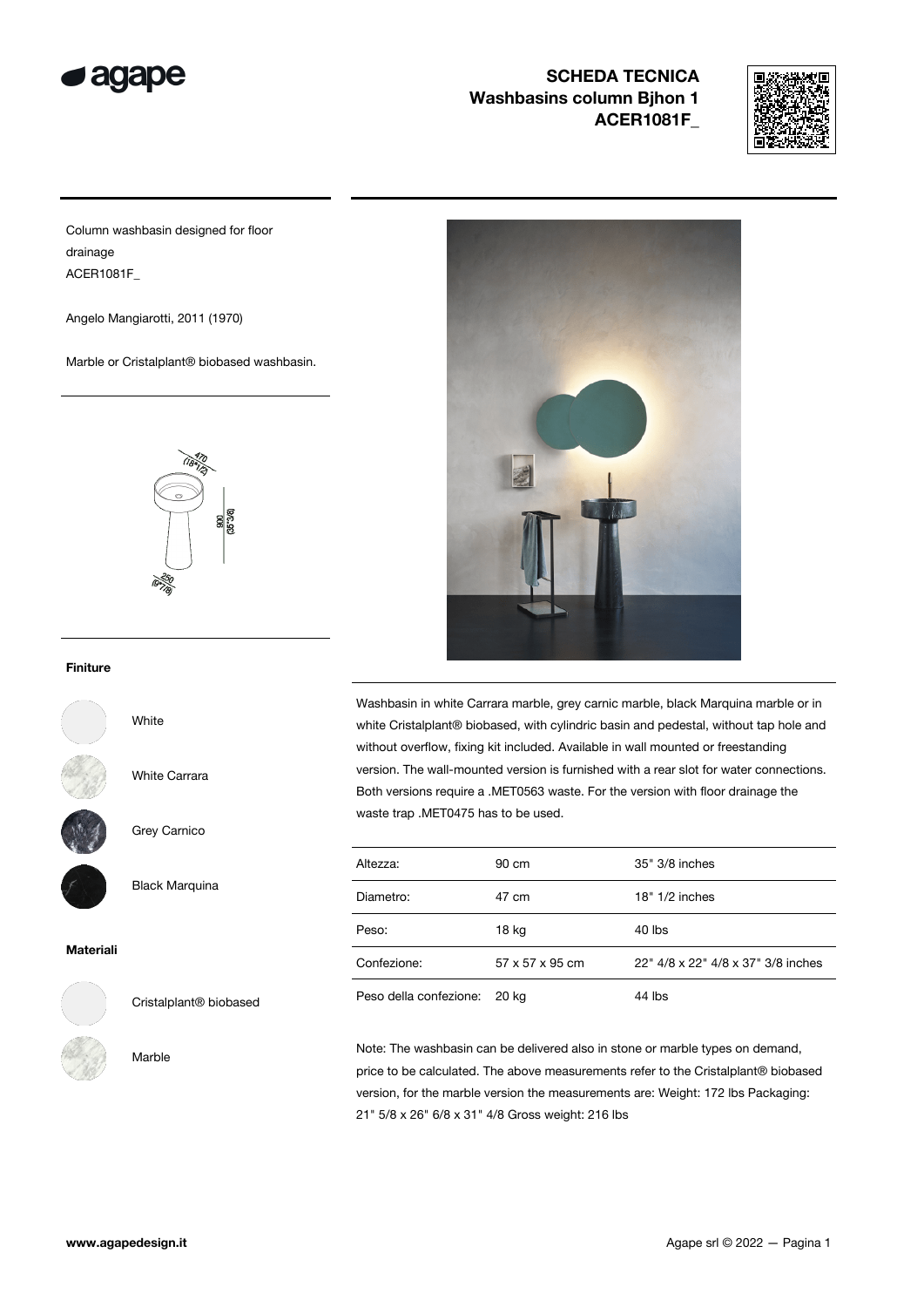

SCHEDA TECNICA Washbasins column Bjhon 1 ACER1081F\_



## Main dimensions - Cristalplant® biobased version

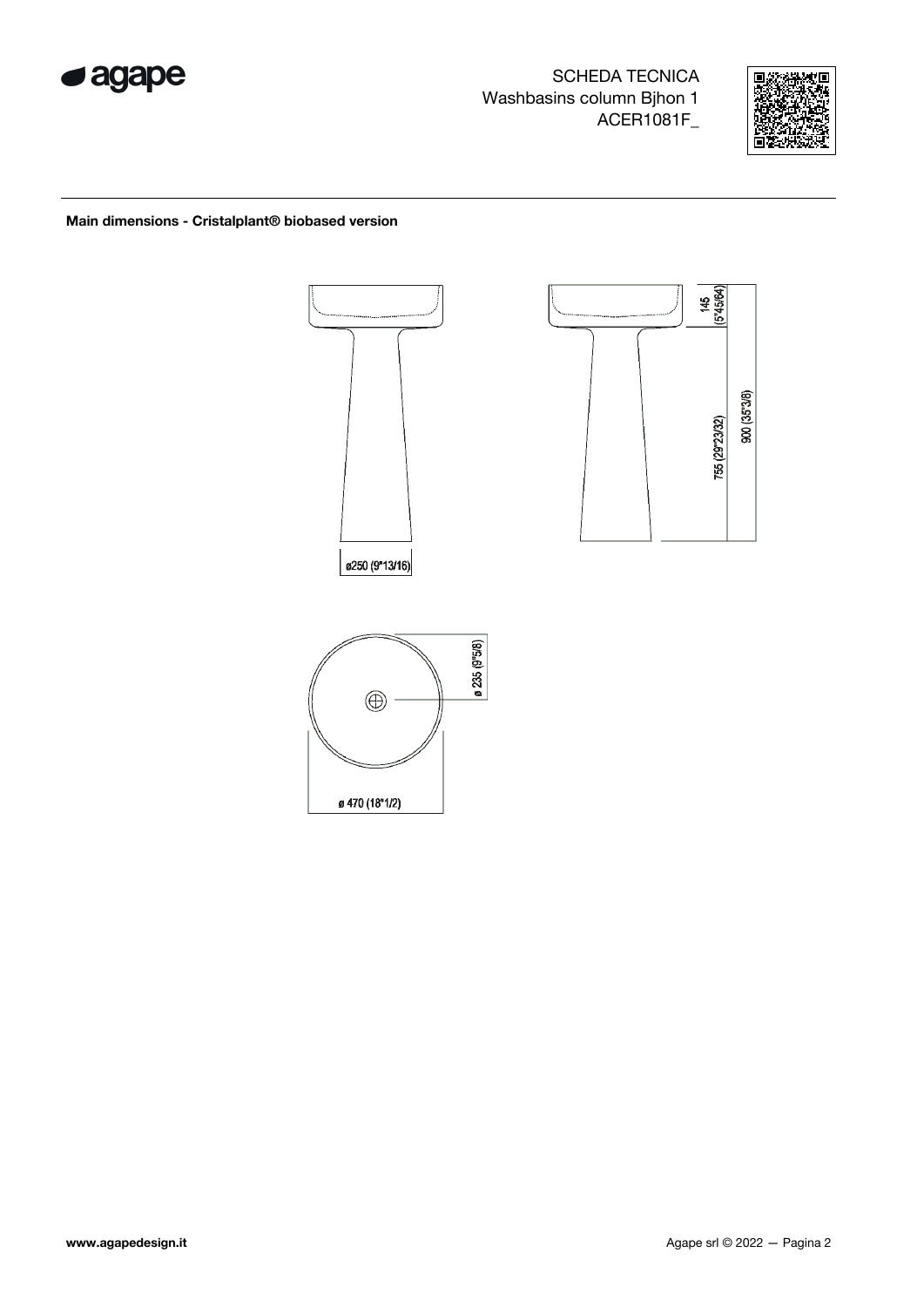

SCHEDA TECNICA Washbasins column Bjhon 1 ACER1081F\_



Installation notes: floor-mounted tap





|                 |                  | Α              |
|-----------------|------------------|----------------|
| H <sub>72</sub> | <b>AFEZ004</b>   | 355 (13"31/32) |
|                 | <b>ARUB146</b>   | 355 (13"31/32) |
|                 | MEMORY AMEM323   | 355 (13"31/32) |
|                 | <b>ARUB1092</b>  | 355 (13"31/32) |
| <b>SEN</b>      | ASEN0962N        | 285 (11"7/32)  |
| <b>SOLIARE</b>  | <b>ARLIB1096</b> | 285 (11"7/32)  |
|                 | <b>ARUB1020*</b> | 285 (11"7/32)  |

"ad esaurimento / while stocks last